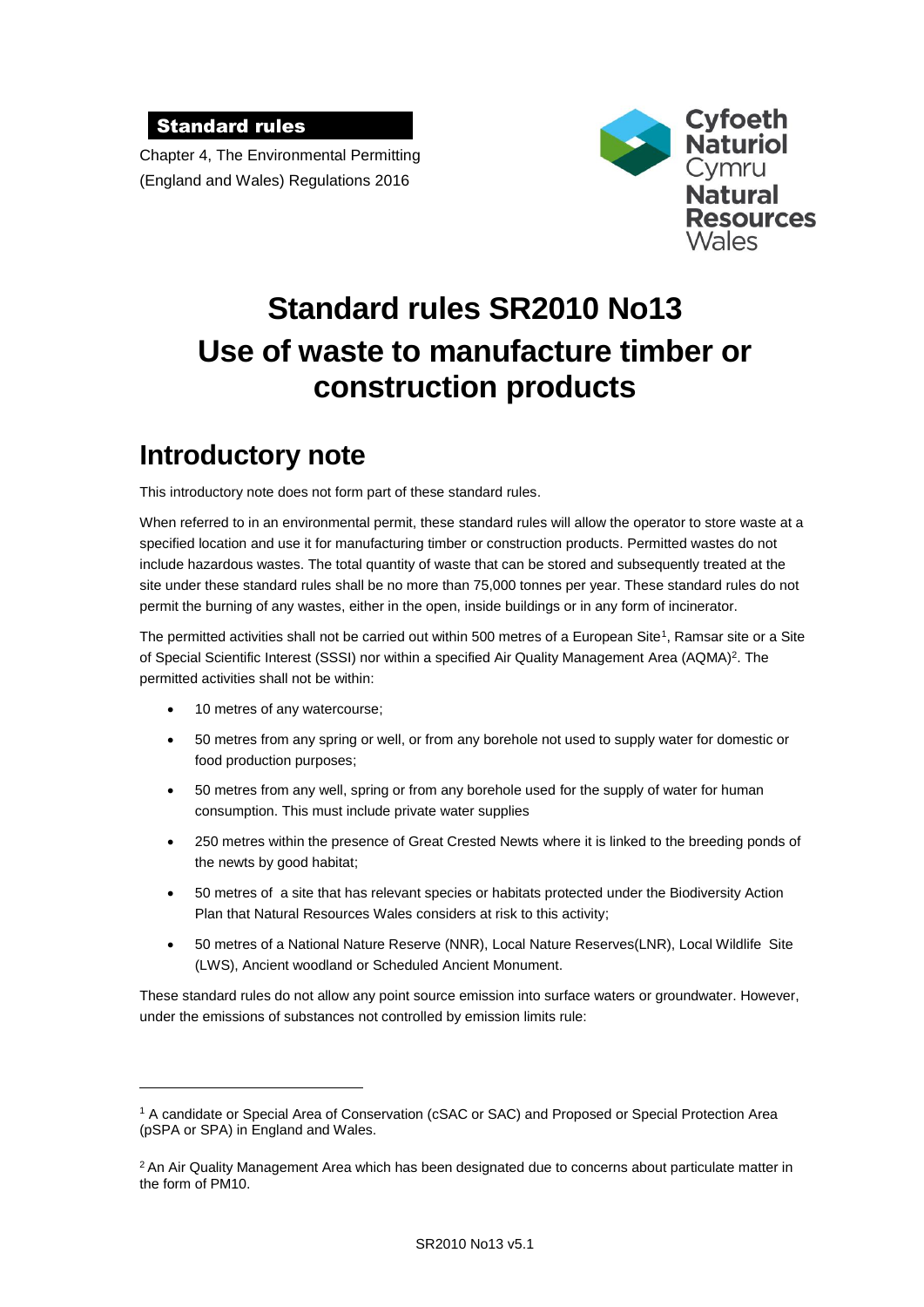- Liquids may be discharged into a foul sewer subject to a consent issued by the local water company.
- Liquids may be taken off-site in a tanker for disposal or recovery.
- Clean surface water from roofs, or from areas of the site that are not being used in connection with storing and treating waste, may be discharged directly to surface waters, or to groundwater by seepage through the soil via a soakaway.

### **End of Introductory Note**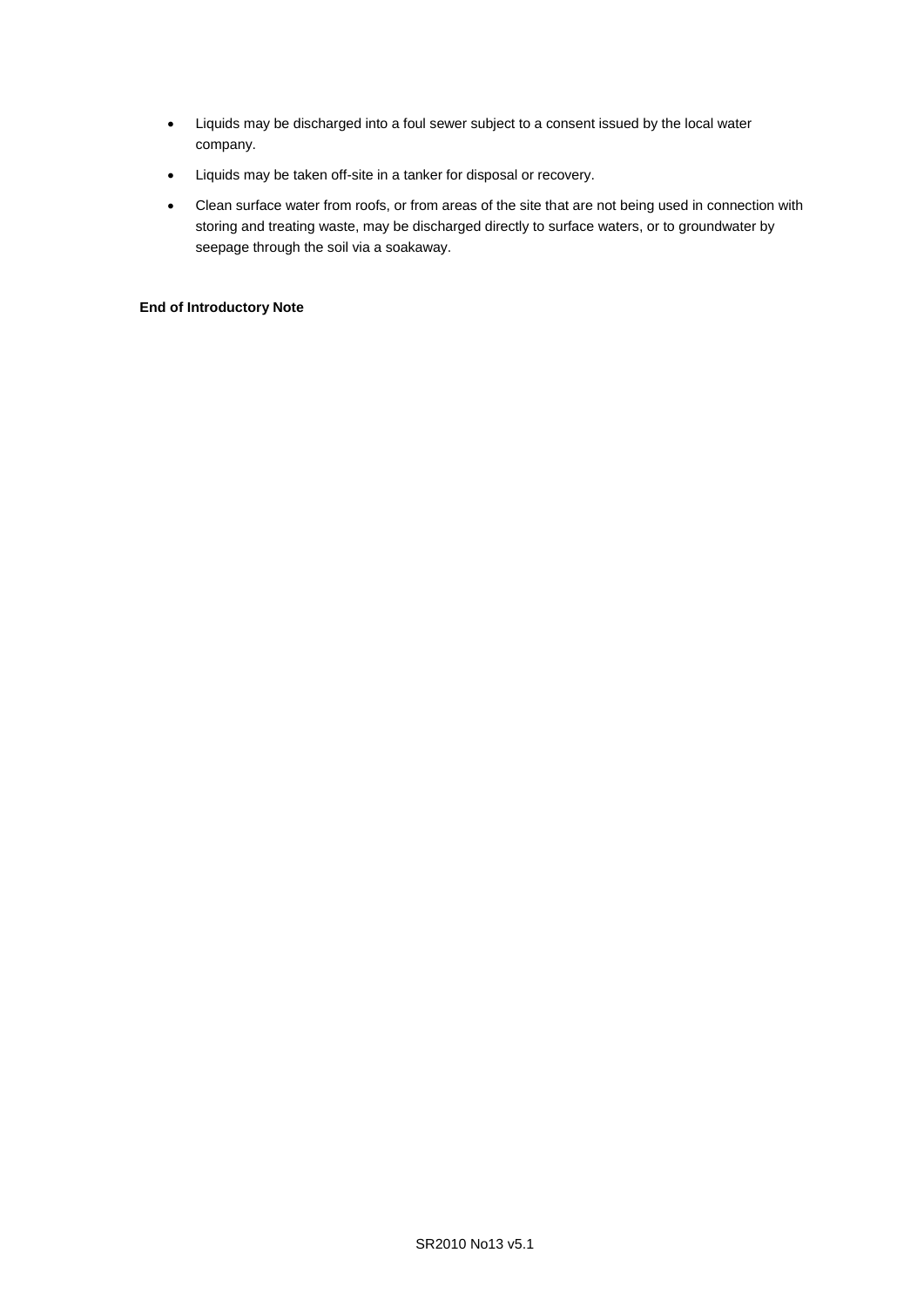## **Rules**

# **1 – Management**

### **1.1 General management**

- 1.1.1 The operator shall manage and operate the activities:
	- (a) in accordance with a written management system that identifies and minimises risks of pollution, including those arising from operations, maintenance, accidents, incidents, nonconformances, closure and those drawn to the attention of the operator as a result of complaints; and
	- (b) using sufficient competent persons and resources.
- 1.1.2 Records demonstrating compliance with rule 1.1.1 shall be maintained.
- 1.1.3 Any person having duties that are or may be affected by the matters set out in these standard rules shall have convenient access to a copy of them kept at or near the place where those duties are carried out.
- 1.1.4 The operator shall comply with the requirements of an approved competence scheme.

### **1.2 Avoidance, recovery and disposal of wastes produced by the activities**

- 1.2.1 The operator shall take appropriate measures to ensure that:
	- (a) the waste hierarchy referred to in Article 4 of the Waste Framework Directive is applied to the generation of waste by the activities; and
	- (b) any waste generated by the activities is treated in accordance with the waste hierarchy referred to in Article 4 of the Waste Framework Directive; and
	- (c) where disposal is necessary, this is undertaken in a manner which minimises its impact on the environment.
- 1.2.2 The operator shall review and record at least every four years whether changes to those measures should be made and take any further appropriate measures identified by a review.

# **2 – Operations**

## **2.1 Permitted operations**

2.1.1 The operator is only authorised to carry out the operations specified in table 2.1 below ("the activities").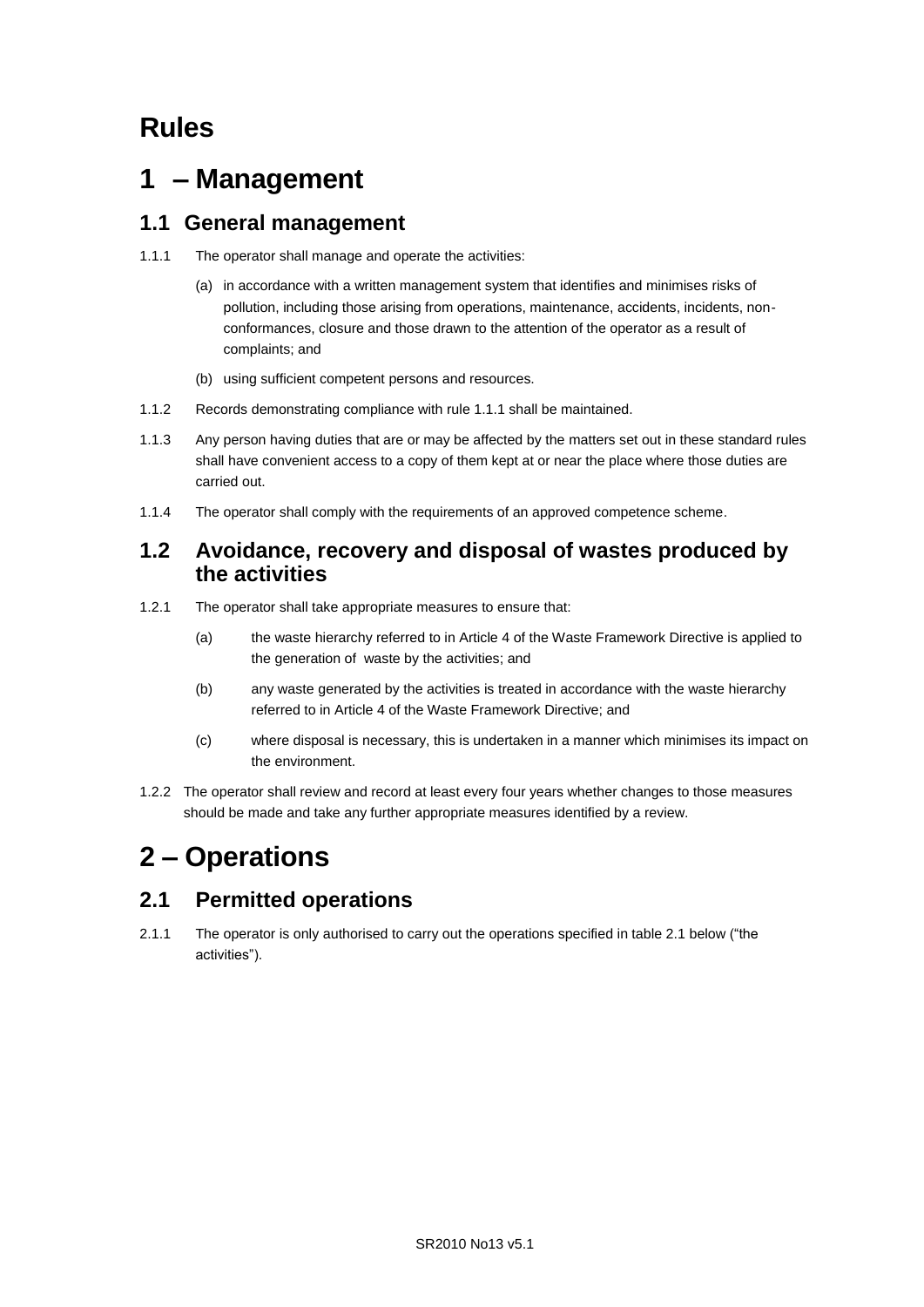| <b>Table 2.1 Activities</b>                                                                  |                                                                                                                                                   |
|----------------------------------------------------------------------------------------------|---------------------------------------------------------------------------------------------------------------------------------------------------|
| <b>Description of activities</b>                                                             | <b>Limits of activities</b>                                                                                                                       |
| <b>R13:</b> Storage of wastes pending the operations<br>numbered R3 and R5                   | Manufacture of timber and/ or construction<br>products from the wastes listed in table 2.3                                                        |
| <b>R3:</b> Recycling or reclamation of organic<br>substances which are not used as solvents; | Secure storage of wastes listed in table 2.3 at the<br>place where it is to be used in the manufacture of<br>timber and/or construction products. |
| <b>R5:</b> recycling or reclamation of other inorganic<br>materials                          | Storage of wastes listed in table 2.4 shall not<br>exceed 10,000 tonnes in total at any one time                                                  |
|                                                                                              | Biodegradable wastes shall be stored for no<br>longer than 3 months prior to entering the<br>manufacturing process.                               |
|                                                                                              | All other wastes stored shall not exceed 40,000<br>tonnes in total at any one time.                                                               |
|                                                                                              | No more than 75,000 tonnes of waste shall be<br>accepted at the site in any one year.                                                             |

### **2.2 The site**

- 2.2.1 The activities shall not extend beyond the site, being the land shown edged in green on the site plan attached to the permit.
- 2.2.2 The activities shall not be carried out within:
	- (a) 500 metres of a European Site or Site of Special Scientific Interest (SSSI);
	- (b) 10 metres of any watercourse;
	- (c) 50 metres from any spring or well, or from any borehole not used to supply water for domestic or food production purposes;
	- (d) a specified AQMA.
	- (e) 50 metres from any well, spring or from any borehole used for the supply of water for human consumption. This must include private water supplies:
	- (f) 250 metres within the presence of Great Crested Newts, where it is linked to the breeding ponds of the newts by good habitat;
	- (g) 50 metres of a National Nature Reserve (NNR), Local Nature Reserves(LNR), Local Wildlife Site (LWS), Ancient woodland or Scheduled Ancient Monument:
	- (h) 50 metres of a site that has species or habitats protected under the Biodiversity Action Plan that Natural Resources Wales considers at risk to this activity.

### **2.3 Waste acceptance**

- 2.3.1 Waste shall only be accepted if:
	- (a) it is of a type listed in table 2.3 of these standard rules;
	- (b) it conforms to the description in the documentation supplied by the producer and holder;
	- (c) its chemical, physical and biological characteristics make it suitable for the intended manufacturing process;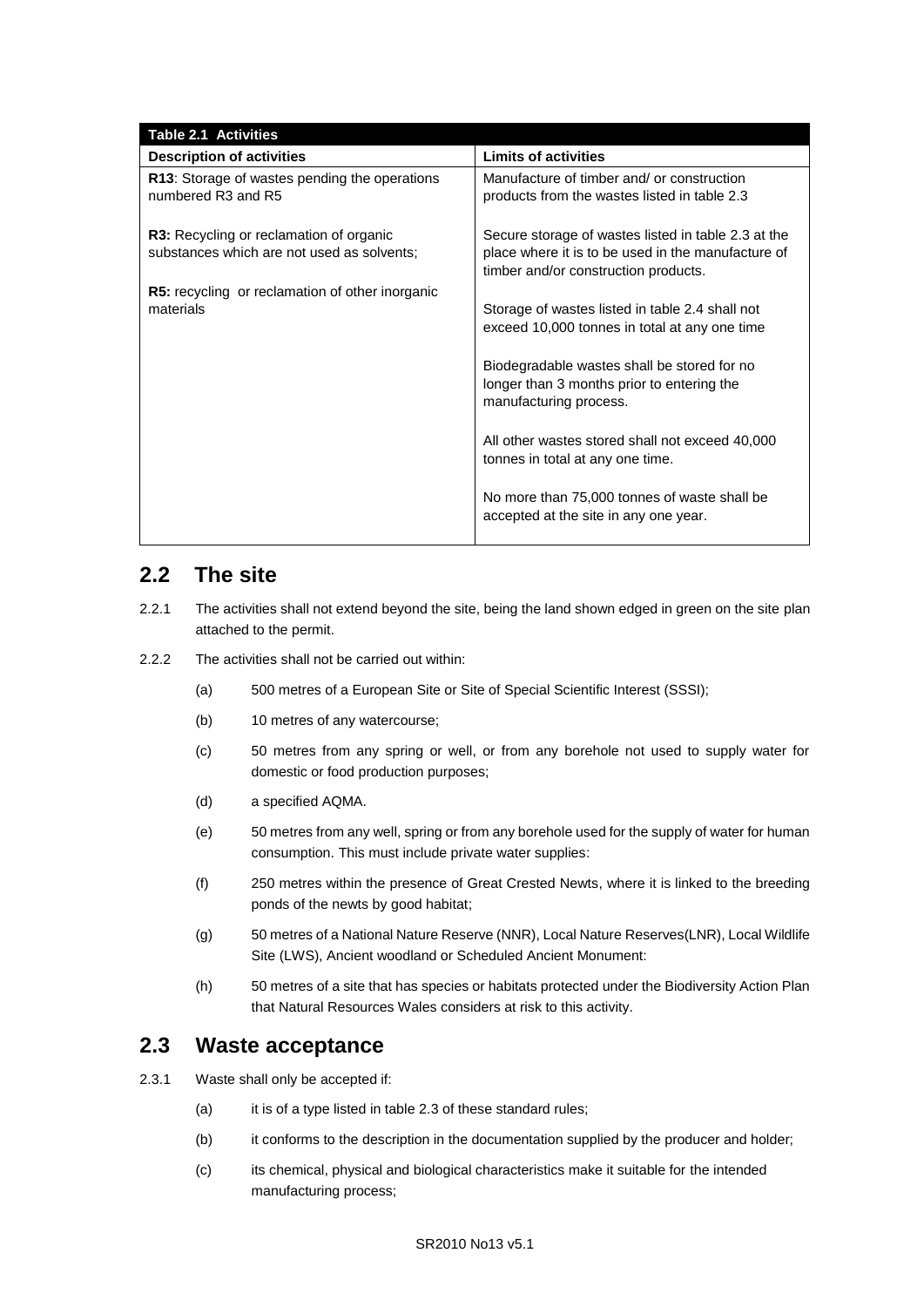- (d) it is visually inspected on arrival and before it enters the treatment process to ensure that it complies with these standard rules.
- 2.3.2 Any waste that does not comply with 2.3.1 shall be rejected and shall be;
	- (a) removed from the site; or
	- (b) moved to a designated quarantine area pending removal.
- 2.3.3 Records demonstrating compliance with rule 2.3 shall be maintained.

### **Table 2.3 Waste types**

### **Exclusions**

Wastes having any of the following characteristics shall not be accepted:

- Consisting solely or mainly of dusts (with the exception of sawdust), powders or loose fibres
- Hazardous wastes
- Wastes in liquid form

| Waste<br>Code | <b>Description</b>                                                                                                    |
|---------------|-----------------------------------------------------------------------------------------------------------------------|
| 01            | WASTES RESULTING FROM EXPLORATION, MINING, QUARRYING AND PHYSICAL AND<br><b>CHEMICAL TREATMENT OF MINERALS</b>        |
| 01 04         | wastes from physical and chemical processing of non-metalliferous minerals                                            |
| 01 04 08      | waste gravel and crushed rocks other than those mentioned in 01 04 07                                                 |
| 01 04 09      | waste sand and clays                                                                                                  |
| 02            | WASTES FROM AGRICULTURE, HORTICULTURE, AQUACULTURE, FORESTRY, HUNTING<br>AND FISHING, FOOD PREPARATION AND PROCESSING |
| 02 01         | wastes from agriculture, horticulture, aquaculture, forestry, hunting and fishing.                                    |
| 02 01 03      | straw, wood and bark only                                                                                             |
| 02 01 07      | wood and bark                                                                                                         |
| 02 02         | waste from preparation and processing of meat, fish and other foods of animal origin                                  |
| 02 02 02      | shellfish shells from which the soft tissue or flesh has been removed only                                            |
| 03            | WASTES FROM WOOD PROCESSING AND THE PRODUCTION OF PANELS AND<br>FURNITURE, PULP, PAPER AND PRODUCTION                 |
| 03 01         | wastes from wood processing and the production of panels and furniture                                                |
| 03 01 01      | waste bark and cork                                                                                                   |
| 03 01 05      | sawdust, shavings, cuttings, wood, particle board and veneer other than those mentioned in 0301<br>04                 |
| 03 03         | wastes from pulp, paper and cardboard production and processing                                                       |
| 03 03 01      | waste bark and wood                                                                                                   |
| 03 03 05      | de-inking sludges from paper recycling                                                                                |
| 10            | <b>WASTES FROM THERMAL PROCESSES</b>                                                                                  |
| 10 01         | wastes from power stations and other combustion plants (except 19)                                                    |
| 10 01 01      | bottom ash and slag only                                                                                              |
| 10 01 02      | pulverised fuel ash only                                                                                              |
| 10 01 05      | gypsum (solid) only                                                                                                   |
| 10 01 07      | gypsum (sludge) only                                                                                                  |
| 10 01 15      | bottom ash and slag only from co-incineration other than those mentioned in 10 01 14                                  |
| 10 02         | wastes from the iron and steel industry                                                                               |
| 10 02 02      | unprocessed slag                                                                                                      |
| 10 09         | wastes from casting of ferrous pieces                                                                                 |
| 10 09 03      | furnace slag                                                                                                          |
| 10 10         | wastes from casting of non-ferrous pieces                                                                             |
| 10 10 03      | furnace slag                                                                                                          |
| 10 11         | Wastes from manufacture of glass and glass products                                                                   |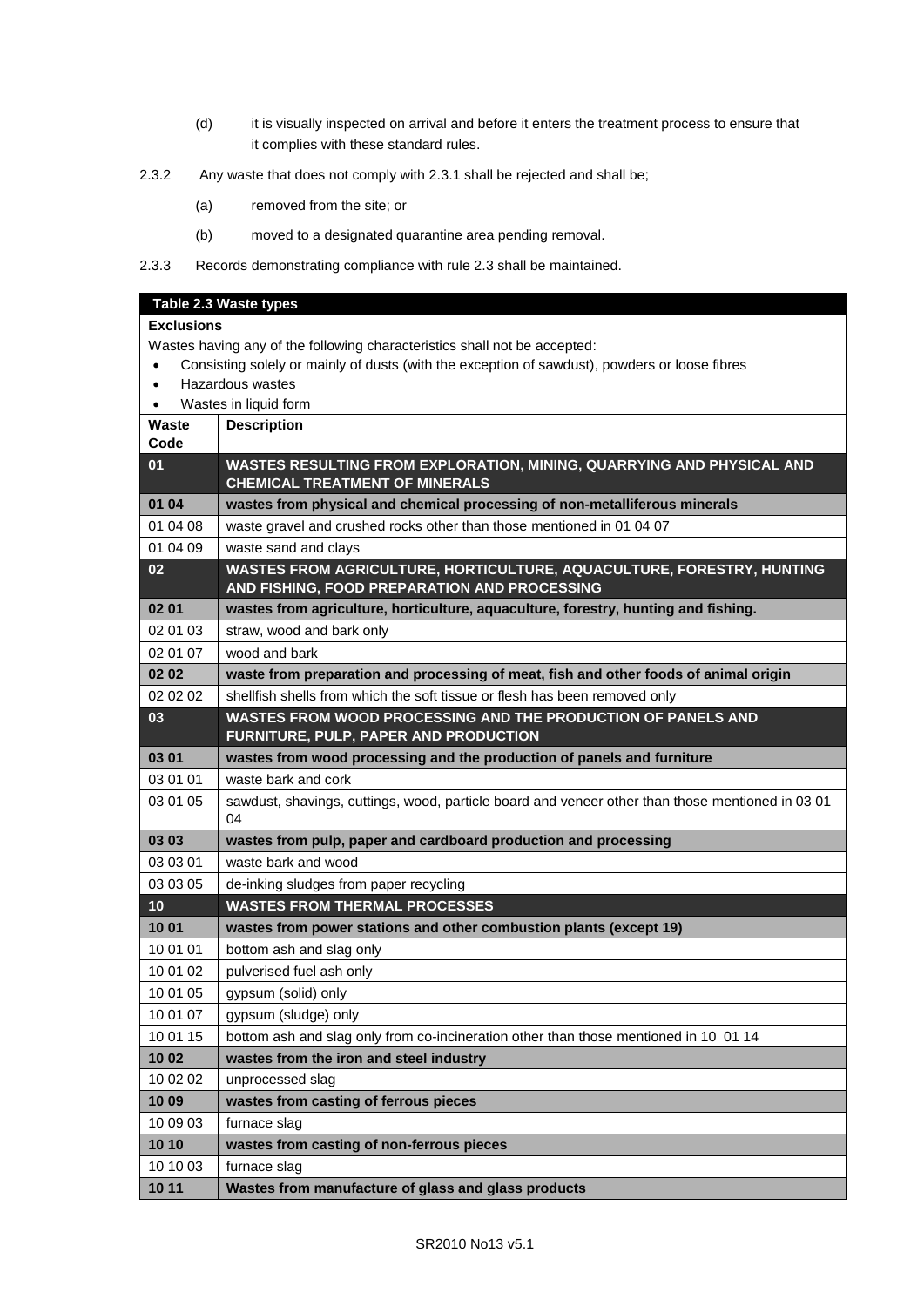| 10 11 12 | clean glass other than those mentioned in 10 11 11                                                                                                                          |
|----------|-----------------------------------------------------------------------------------------------------------------------------------------------------------------------------|
| 10 12    | waste from manufacture of ceramic goods, bricks, tiles and construction products                                                                                            |
| 10 12 08 | waste ceramics, bricks, tiles and construction products (after thermal processing)                                                                                          |
| 10 13    | wastes from manufacture of cement, lime and plaster and articles and products made from<br>them                                                                             |
| 10 13 14 | waste concrete and concrete sludge                                                                                                                                          |
| 15       | <b>WASTE PACKAGING</b>                                                                                                                                                      |
| 15 01    | packaging                                                                                                                                                                   |
| 15 01 03 | wooden packaging                                                                                                                                                            |
| 15 01 07 | clean glass only                                                                                                                                                            |
| 17       | CONSTRUCTION AND DEMOLITION WASTES (INCLUDING EXCAVATED SOIL FROM<br><b>CONTAMINATED SITES)</b>                                                                             |
| 17 01 01 | concrete, bricks, tiles and ceramics                                                                                                                                        |
| 17 01 01 | concrete                                                                                                                                                                    |
| 17 01 02 | bricks                                                                                                                                                                      |
| 17 01 03 | tiles and ceramics                                                                                                                                                          |
| 17 01 07 | mixtures of concrete, bricks, tiles and ceramics other than those mentioned in 17 01 06                                                                                     |
| 1702     | wood, glass and plastic                                                                                                                                                     |
| 17 02 01 | wood                                                                                                                                                                        |
| 17 02 02 | clean glass only                                                                                                                                                            |
| 1708     | gypsum based construction material                                                                                                                                          |
| 17 08 02 | gypsum based construction materials other than those mentioned in 17 08 01                                                                                                  |
| 19       | <b>WASTES FROM WASTE MANAGEMENT FACILITIES, OFF SITE WASTE WATER</b><br>TREATMENT PLANTS AND PREPARATION OF WATER INTENDED FOR HUMAN<br><b>CONSUMPTION/INDUSTRIAL WASTE</b> |
| 19 12    | wastes from the mechanical treatment of waste (for example sorting, crushing,<br>compacting, pelletising) not otherwise specified                                           |
| 19 12 05 | clean glass only                                                                                                                                                            |
| 19 12 07 | wood other than that mentioned in 19 12 06                                                                                                                                  |
| 19 12 09 | minerals (for example sand, stones)                                                                                                                                         |
| 19 12 12 | treated bottom ash including IBA and slag other than that containing dangerous substances only                                                                              |
| 20       | MUNICIPAL WASTES (HOUSEHOLD WASTE AND SIMILAR COMMERCIAL, INDUSTRIAL<br>AND INSTITUTIONAL WASTES) INCLUDING SEPARATELY COLLECTED FRACTIONS                                  |
| 20 01    | separately collected fractions                                                                                                                                              |
| 20 01 02 | clean glass only                                                                                                                                                            |
| 20 01 38 | wood other than that mentioned in 2001 37                                                                                                                                   |
| 20 02    | garden and park waste                                                                                                                                                       |
| 20 02 01 | wood and bark only                                                                                                                                                          |

## **2.4 Operating techniques**

2.4.1 The activities shall be operated using the techniques and in the manner described in Table 2.4 below.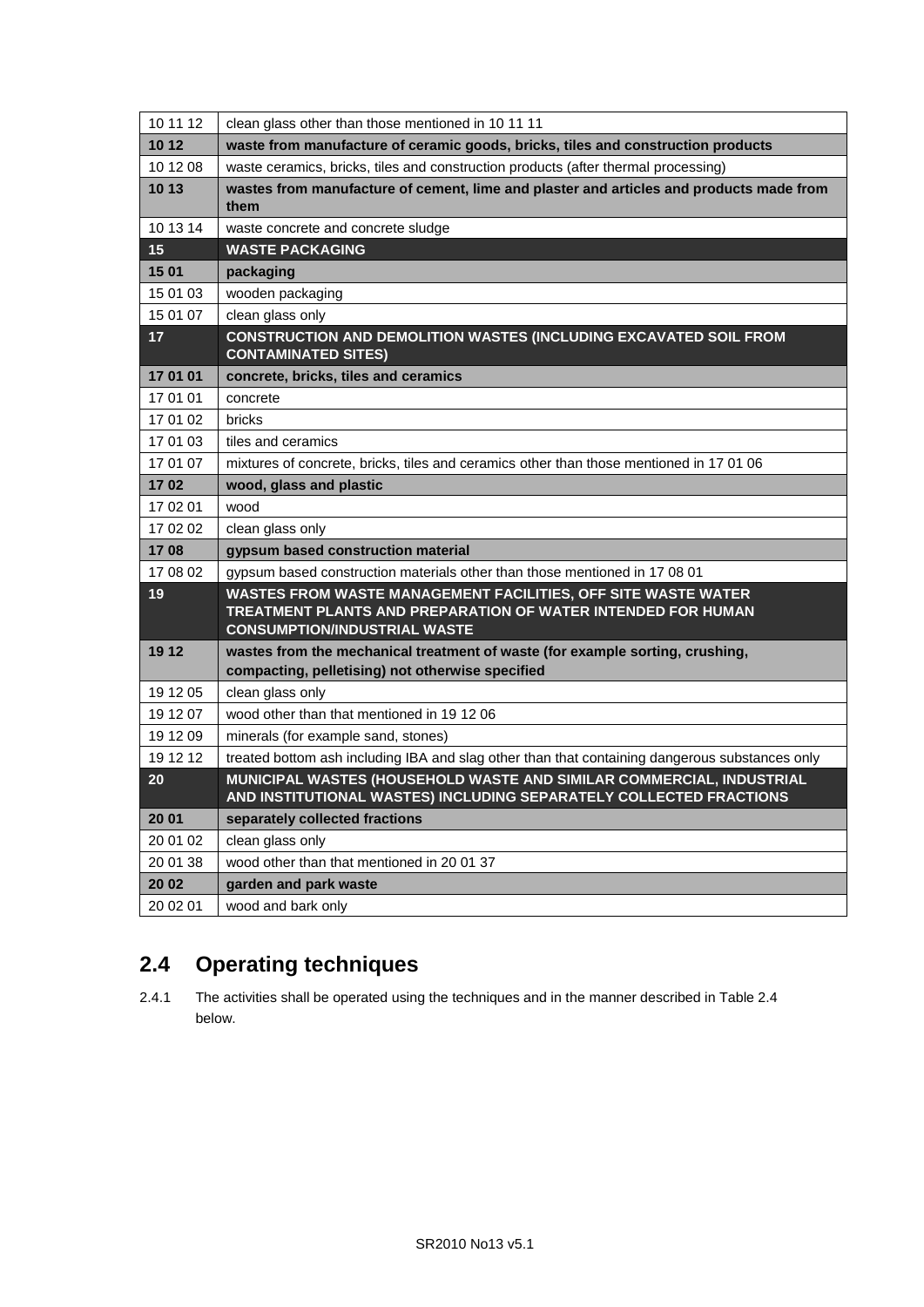#### **Table 2.4 Operating techniques**

When located within Groundwater Source Protection Zone 1 or 2 the specified wastes below shall be stored and treated on an impermeable surface with sealed drainage.

When located outside groundwater Source Protection Zones 1 or 2 all permitted wastes shall be stored and treated on hard-standing or on an impermeable surface with sealed drainage system.

| <b>Waste</b><br>Code | <b>Description</b>                                                                                     |
|----------------------|--------------------------------------------------------------------------------------------------------|
| 02 01 03             | straw, wood and bark only                                                                              |
| 02 01 07             | wood and bark                                                                                          |
| 03 01 01             | waste bark and cork                                                                                    |
| 03 01 05             | sawdust, shavings, cuttings, wood, particle board and veneer other than those mentioned<br>in 03 01 04 |
| 03 03 01             | waste bark and wood                                                                                    |
| 03 03 05             | de-inking sludges from paper recycling                                                                 |
| 10 01 01             | bottom ash and slag only                                                                               |
| 10 01 15             | bottom ash and slag only from co-incineration other than those mentioned in 10 01 14                   |
| 10 02 02             | unprocessed slag                                                                                       |
| 10 09 03             | furnace slag                                                                                           |
| 10 10 03             | furnace slag                                                                                           |
| 15 01 03             | wooden packaging                                                                                       |
| 17 02 01             | wood                                                                                                   |
| 17 08 02             | gypsum based construction materials other than that mentioned in 17 08 01                              |
| 19 12 07             | wood other than that mentioned in 19 12 06                                                             |
| 19 12 12             | treated bottom ash including IBA and slag other than that containing dangerous<br>substances only      |
| 20 01 38             | wood other than that mentioned in 2001 37                                                              |
| 20 02 01             | wood and bark only                                                                                     |

# **3 – Emissions and monitoring**

### **3.1 Emissions of substances not controlled by emission limits**

- 3.1.1 Emissions of substances not controlled by emission limits (excluding odour) shall not cause pollution. The operator shall not be taken to have breached this rule if appropriate measures, including, but not limited to, those specified in any approved emissions management plan, have been taken to prevent or where that is not practicable, to minimise, those emissions.
- 3.1.2 The operator shall:
	- (a) if notified by Natural Resources Wales that the activities are giving rise to pollution, submit to Natural Resources Wales for approval within the period specified, an emissions management plan;
	- (b) implement the approved emissions management plan, from the date of approval, unless otherwise agreed in writing by Natural Resources Wales.
- 3.1.3 All liquids in containers, whose emission to water or land could cause pollution, shall be provided with secondary containment, unless the operator has used other appropriate measures to prevent or where that is not practicable, to minimise, leakage and spillage from the primary container.

### **3.2 Odour**

3.2.1 Emissions from the activities shall be free from odour at levels likely to cause pollution outside the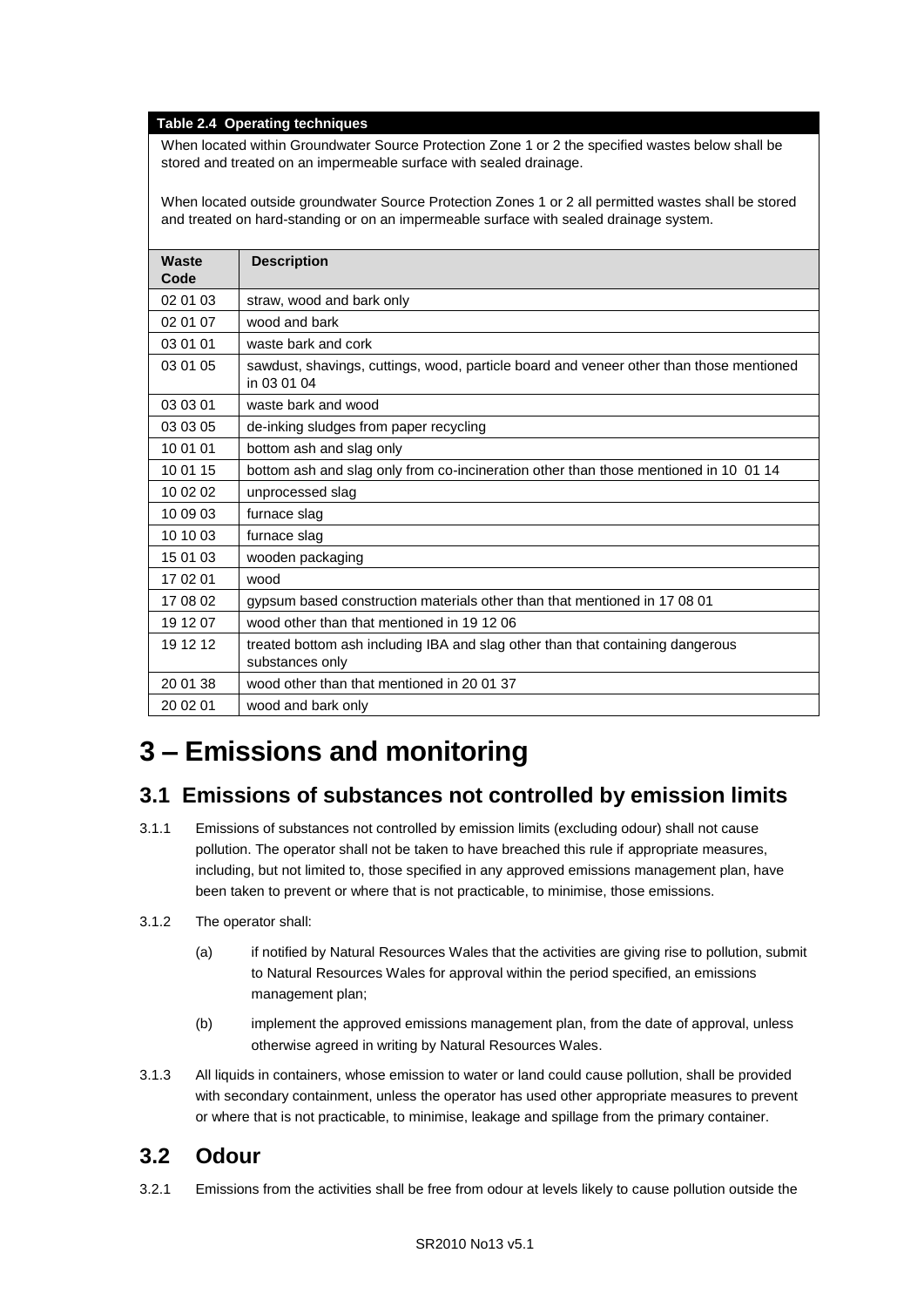site, as perceived by an authorised officer of Natural Resources Wales, unless the operator has used appropriate measures, including, but not limited to, those specified in any approved odour management plan, to prevent or where that is not practicable, to minimise, the odour.

- 3.2.2 The operator shall:
	- (a) if notified by Natural Resources Wales that the activities are giving rise to pollution outside the site due to odour, submit to Natural Resources Wales for approval within the period specified, an odour management plan;
	- (b) implement the approved odour management plan, from the date of approval, unless otherwise agreed in writing by Natural Resources Wales.

### **3.3 Noise and vibration**

- 3.3.1 Emissions from the activities shall be free from noise and vibration at levels likely to cause pollution outside the site, as perceived by an authorised officer of Natural Resources Wales, unless the operator has used appropriate measures, including, but not limited to, those specified in any approved noise and vibration management plan, to prevent or where that is not practicable, to minimise, the noise and vibration.
- 3.3.2 The operator shall:
	- (a) if notified by Natural Resources Wales that the activities are giving rise to pollution outside the site due to noise and vibration, submit to Natural Resources Wales for approval within the period specified, a noise and vibration management plan;
	- (b) implement the approved noise and vibration management plan, from the date of approval, unless otherwise agreed in writing by Natural Resources Wales.

### **3.4 Fire**

- 3.4.1 The operator shall manage and operate the activities in accordance with a written fire prevention plan using the current, relevant fire prevention plan guidance.
- 3.4.2 The operator shall:
	- (a) if notified by Natural Resources Wales that the activities could cause a fire risk, submit to Natural Resources Wales a fire prevention plan which identifies and minimises the risks of fire;
	- (b) operate the activity in accordance with the fire prevention plan, from the date of submission, unless otherwise agreed in writing by Natural Resources Wales.

# **4 – Information**

### **4.1 Records**

- 4.1.1 All records required to be made by these standard rules shall:
	- (a) be legible;
	- (b) be made as soon as reasonably practicable;
	- (c) if amended, be amended in such a way that the original and any subsequent amendments remain legible or are capable of retrieval; and
	- (d) be retained, unless otherwise agreed by Natural Resources Wales, for at least 6 years from the date when the records were made, or in the case of the following records until permit surrender:
		- (i) off-site environmental effects; and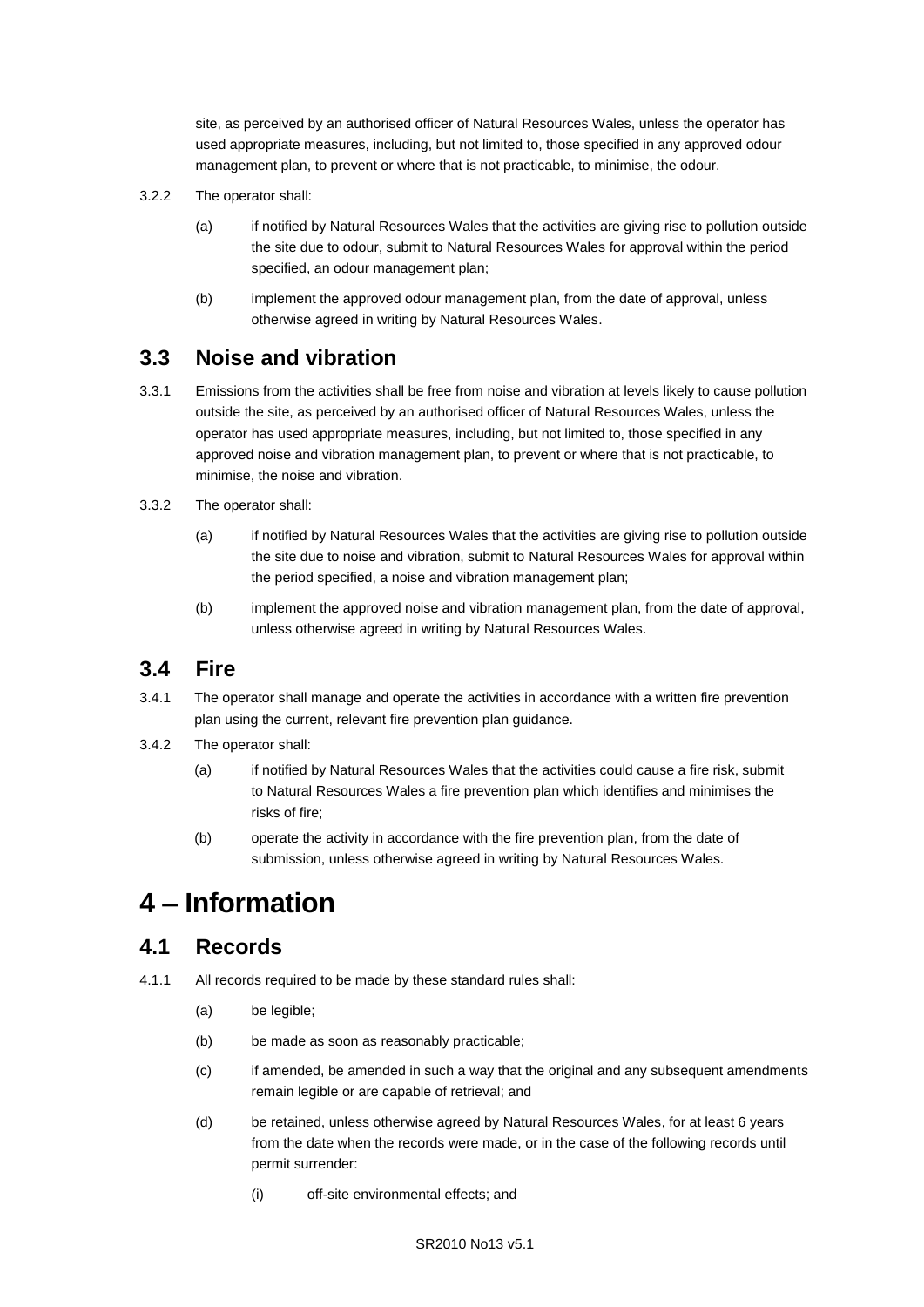- (ii) matters which affect the condition of land and groundwater.
- 4.1.2 The operator shall keep on site all records, plans and the management system required to be maintained by these standard rules, unless otherwise agreed in writing by Natural Resources Wales

### **4.2 Reporting**

- 4.2.1 The operator shall send all reports and notifications required by these standard rules to Natural Resources Wales using the contact details supplied in writing by Natural Resources Wales.
- 4.2.2 Within one month of the end of each quarter, the operator shall submit to Natural Resources Wales using the form made available for the purpose, the information specified on the form relating to the site and the waste accepted and removed from it during the previous quarter.

### **4.3 Notifications**

- 4.3.1 Natural Resources Wales shall be notified without delay following the detection of:
	- (a) any malfunction, breakdown or failure of equipment or techniques, accident or emission of a substance not controlled by an emission limit which has caused, is causing or may cause significant pollution;
	- (b) the breach of a limit specified in these standard rules; or
	- (c) any significant adverse environmental effects.
- 4.3.2 Written confirmation of actual or potential pollution incidents and breaches of emission limits shall be submitted within 24 hours.
- 4.3.3 Where Natural Resources Wales has requested in writing that it shall be notified when the operator is to undertake monitoring and/or spot sampling, the operator shall inform Natural Resources Wales when the relevant monitoring and/or spot sampling is to take place. The operator shall provide this information to Natural Resources Wales at least 14 days before the date the monitoring is to be undertaken.
- 4.3.4 Natural Resources Wales shall be notified within 14 days of the occurrence of the following matters except where such disclosure is prohibited by Stock Exchange rules:
	- a) Where the operator is a registered company:
		- any change in the operator's trading name, registered name or registered office address; and
		- any steps taken with a view to the operator going into administration, entering into a company voluntary arrangement or being wound up.
	- b) Where the operator is a corporate body other than a registered company:
		- any change in the operator's name or address; and
		- any steps taken with a view to the dissolution of the operator.
	- c) In any other case:
		- the death of any of the named operators (where the operator consists of more than one named individual);
		- any change in the operator's name(s) or address(es); and
		- any steps taken with a view to the operator, or any one of them, going into bankruptcy, entering into a composition or arrangement with creditors, or, in the case them being in a partnership, dissolving the partnership.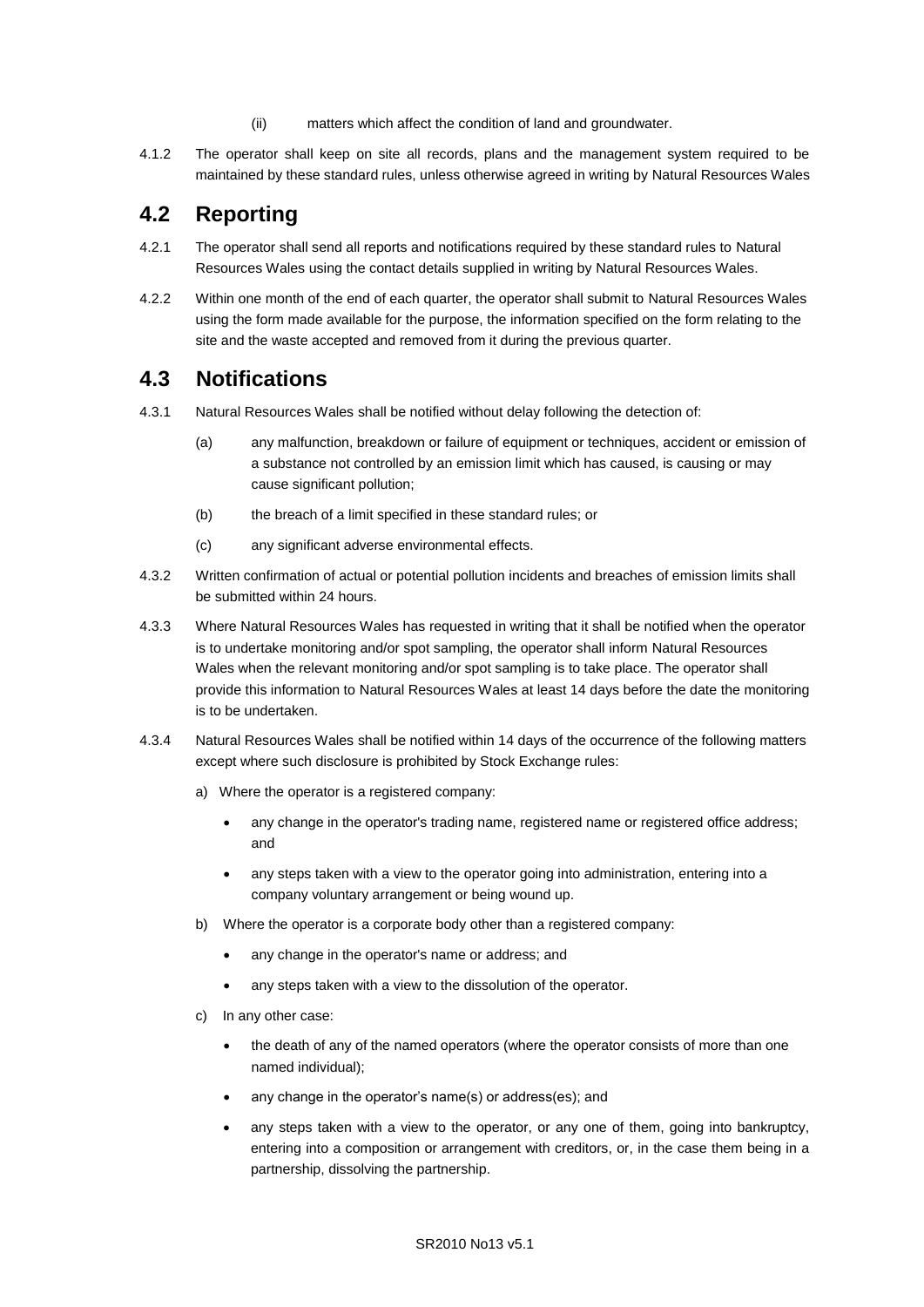## **4.4 Interpretation**

- 4.4.1 In these standard rules the expressions listed below shall have the meaning given.
- 4.4.2 In these standard rules references to reports and notifications mean written reports and notifications, except when reference is being made to notification being made "without delay", in which case it may be provided by telephone.

*"accident*" means an accident that may result in pollution.

*"Annex II"* means Annex II to Directive 2008/98/EC of the European Parliament and of the Council on waste.

*"AQMA"* An Air Quality Management Area which has been designated due to concerns about particulate matter in the form of PM10.

*"authorised officer*" means any person authorised by Natural Resources Wales under section 108(1) of The Environment Act 1995 to exercise, in accordance with the terms of any such authorisation, any power specified in Section 108(4) of that Act*.*

*"domestic purposes*" has the same meaning as in section 218 of the Water Industry Act 1991.

*"emissions of substances not controlled by emission limits"* means emissions of substances to air, water or land from the activities, either from emission points specified in these standard rules or from other localised or diffuse sources, which are not controlled by an emission limit.

*"European Site"* means Special Area of Conservation or candidate Special Area of Conservation or Special Protection Area or proposed Special Protection Area in England and Wales, within the meaning of Council Directives 79/409/EEC on the conservation of wild birds and 92/43/EEC on the conservation of natural habitats and of wild flora and fauna and the Conservation (Natural Habitats &c) Regulations 1994. Internationally designated Ramsar sites are dealt with in the same way as European sites as a matter of government policy and for the purpose of these rules will be considered as a European Site.

*"food production purposes"* means the manufacturing, processing, preserving or marketing purposes with respect to food or drink for which water supplied to food production premises may be used, and for the purposes of this definition "food production purposes" means premises used for the purposes of a business of preparing food or drink for consumption otherwise than on the premises.

"*good habitat"* means rough (especially tussocky) grassland, scrub and woodland

*"groundwater"* means all water, which is below the surface of the ground in the saturation zone and in direct contact with the ground or subsoil.

*"hardstanding"* is a compacted solid surface capable of withstanding the operation and the loading / unloading of wastes.

*"hazardous property"* has the meaning in Annex lll of the Waste Framework Directive.

*"hazardous substance"* means a substance classified as hazardous as a consequence of fulfilling the criteria laid down in parts 2 to 5 of Annex I to Regulation (EC) No 1272/2008.

*"hazardous waste"* has the meaning given in the Hazardous Waste (Wales) Regulations 2005 (as amended).

*"IBA"* means incinerator bottom ash derived from the incineration or pyrolosis of waste.

*"impermeable surface"* means a surface or pavement constructed and maintained to a standard sufficient to prevent the transmission of liquids beyond the pavement surface, and should be read in conjunction with the term "sealed drainage system" (below).

*"Natural Resources Wales*" means the Natural Resources Body for Wales established by article 3 of the Natural Resources Body for Wales (Establishment) Order 2012. The Natural Resources Body for Wales